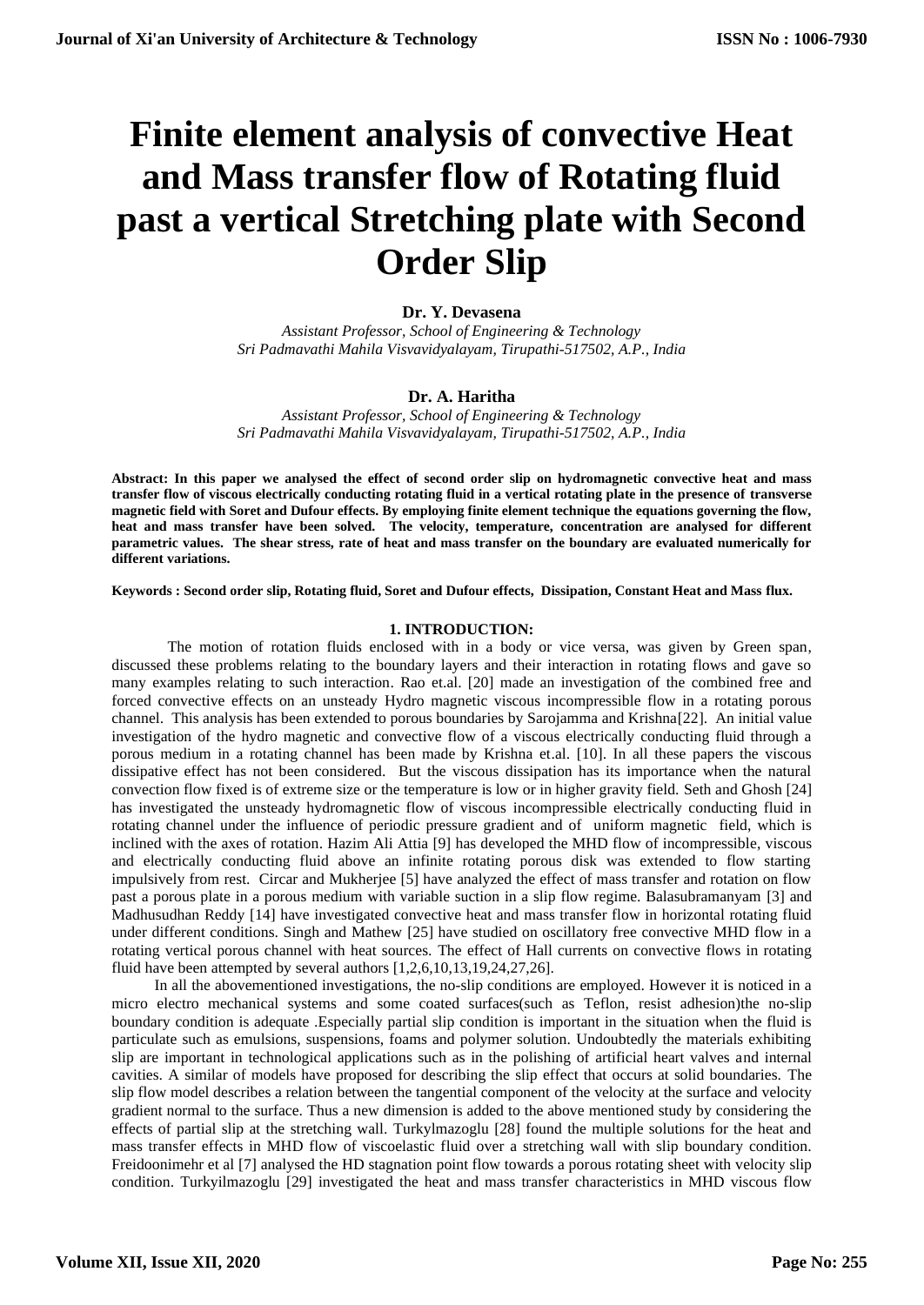over a permeable stretche3d surface with velocity and thermal slip conditions. Mukhopadhyay [16] performed an analysis to study the slip effects in MHD boundary layer flow over a porous stretching sheet with thermal radiation. Malvandi [15] examined the stagnation point flow of nano-fluid over a stretched surface with Navier's slip condition. Mabood et al [11] considered melting heat transfer on MHD flow of nano-fluid with radiation and second order slip. The slip effect in mixed convective boundary layer flow over a flat surface is studied by Bhattacharya et al [4]. Rashid et al [21] studied the effects of magnetohydrodynamic in flow by a rotating dish with slip effect. Mukhopadhayay [17] examined the MHD axi-symmetric flow of a viscous fluid by a stretched cylinder with heat transfer and partial slip effect. Flow of second –grade fluid past a stretching sheet with partial slip is addressed by Hayat et al [8]. Mabood et al [12] have discussed the radiation effect on stagnation point flow with melting heat transfer with second order slip.

## **2. FORMULATION OF THE PROBLEM**

We consider a steady hydromagnetic heat and mass transfer flow of a viscous electrically conducting along a porous infinite vertical plate  $y=0$  in a rotating system. The flow is also assumed to be moving with a uniform velocity  $U_{\infty}$ , which is in the x-direction, is taken along the plate in the upward direction and the y-axis is normal to it. Initially the plate is at rest, after that the whole system is allowed to rotate with a constant angular velocity  $\Omega$  about the y-axis. The temperature and the species concentration at the plate are constantly raised from T∞ and  $C<sub>∞</sub>$  to T<sub>w</sub> and  $C<sub>w</sub>$  respectively, where  $T_{\infty}$  and  $C_{\infty}$  are the temperature and species concentration of the uniform flow respectively. A uniform magnetic field B is taken to be along the y-axis which is assumed to be electrically non-conducting. We assumed following (Pai [18]) that the magnetic Reynolds number of the flow is taken to be small enough so that the induced magnetic field is negligible in comparison with applied one, so that



**Fig. 1 : Physical configuration and coordinate system**

B=(0,B0,0) and the magnetic lines of force are fixed relative to the fluid. The equation of conservation of charge  $\nabla \cdot \vec{J} = 0$  gives Jy = constant, where the current density  $\vec{J} = (J_x, J_y, J_z)$ . Since the plate is electrically nonconducting, this constant is zero and hence  $J_y = 0$  at the plate and also zero everywhere. A uniform magnetic

#### field in the

The physical configuration considered here is shown in Fig. 1. It is assumed that the plate is semi-infinite in extent and hence all the physical quantities depend on y and x. Taking Hall currents into account the governing equations under Boussinesq's approximation are

$$
\frac{\partial u}{\partial x} + \frac{\partial v}{\partial y} = 0
$$
\n
$$
u \frac{\partial u}{\partial x} + v \frac{\partial u}{\partial y} + 2 \Omega w = v \left(\frac{\partial^2 u}{\partial y^2}\right) + \frac{\partial B_0^2}{1 + m^2} \left((u - U_o) - mw\right) +
$$
\n
$$
+ \beta g (T - T_\infty) + \beta^* g (C - C_\infty) - \left(\frac{v}{k}\right) u
$$
\n(2.2)

$$
u\frac{\partial w}{\partial x} + v\frac{\partial w}{\partial y} + 2\Omega(U_o - u) = v\left(\frac{\partial^2 w}{\partial y^2}\right) - \frac{\partial B_0^2}{1 + m^2}(mw - (u - U_o) - \left(\frac{v}{k}\right)w\tag{2.3}
$$

$$
u\frac{\partial T}{\partial x} + v\frac{\partial T}{\partial y} = \frac{k_f}{\rho C_p}\frac{\partial^2 T}{\partial y^2} + \frac{v}{C_p}((\frac{\partial u}{\partial y})^2 + (\frac{\partial w}{\partial y})^2) - Q_H(T - T_\infty) +
$$
  
+ 
$$
\frac{\sigma B_o^2}{C_p(1 + m^2)}(u^2 + w^2) + \frac{D_m K_T}{C_s C_p}\frac{\partial^2 C}{\partial y^2}
$$
  

$$
u\frac{\partial C}{\partial x}v\frac{\partial C}{\partial y} = D_m\frac{\partial^2 C}{\partial y^2} + \frac{D_m K_T}{T_m}\frac{\partial^2 T}{\partial y^2}
$$
 (2.5)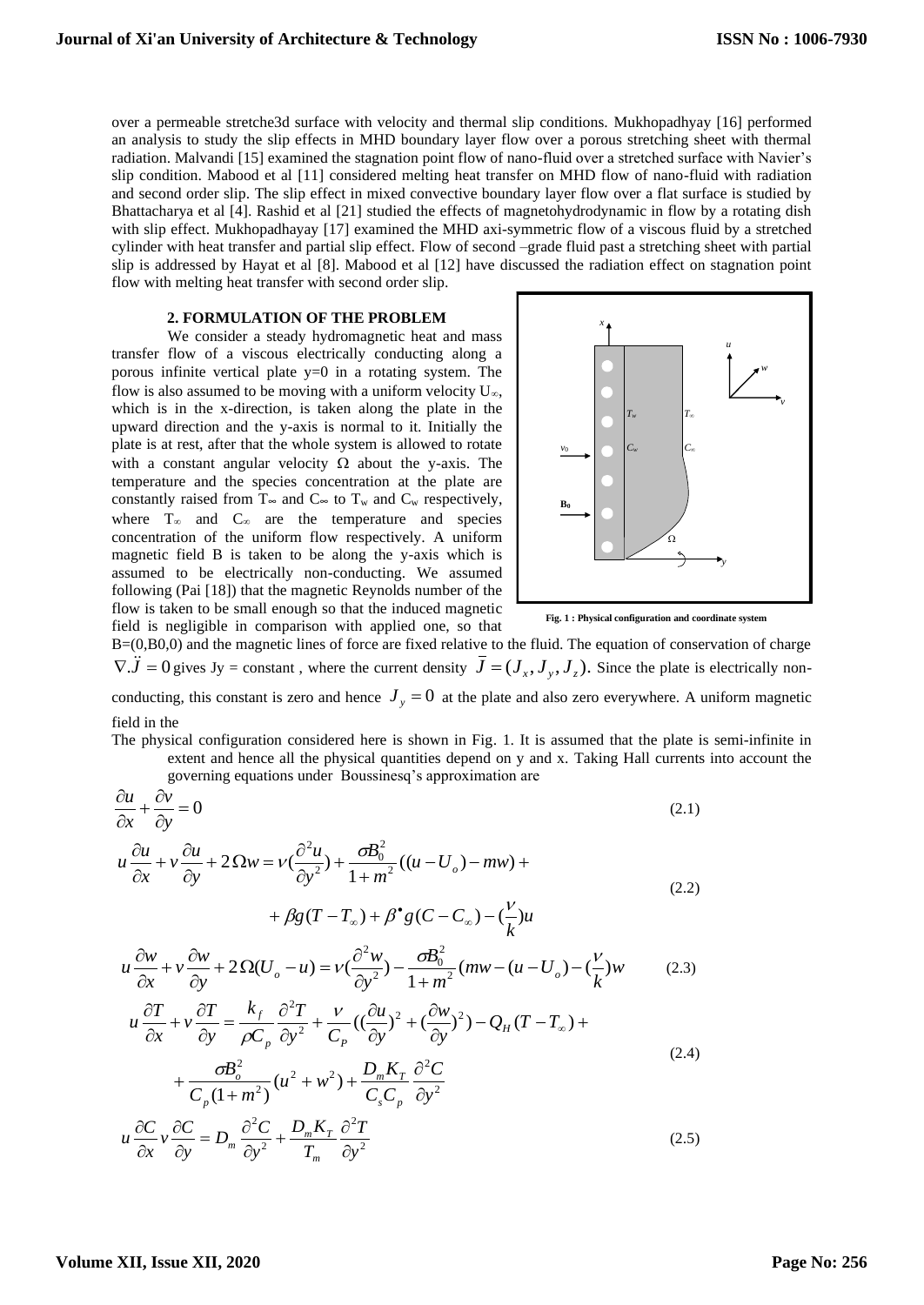The boundary conditions for the problem are

$$
u = bx + A' \frac{\partial u}{\partial y} + \dot{B}' \frac{\partial^2 u}{\partial y^2}, v = -v_w, w = 0, \frac{\partial T}{\partial y} = -\frac{q_w}{k_f}, \frac{\partial C}{\partial y} = -\frac{q_m}{D_B} \text{ at } y = 0
$$
  
u = U<sub>0</sub>, w = 0, T \rightarrow T<sub>∞</sub>, C \rightarrow C<sub>∞</sub> as y \rightarrow ∞ (2.6)

where b>0.The boundary conditions on the velocity in  $(2.6)$  are the no-slip conditions at the surface at y=0,while the boundary conditions on the velocity as  $y \rightarrow \infty$  follow from the fact that there is no flow far away from the stretching surface. The temperature and species concentration are maintained at a prescribed constant values  $T_w$ and  $C_w$  at the sheet and are assumed to vanish far away from the sheet.

Following the work of Sattar [23], a transformation is now made as

$$
u_1 = U_0 - u \qquad \Rightarrow u = U_0 - u_1 \tag{2.7}
$$

Equations (2.1)-(2.5) and the boundary conditions (2.6), respectively, transform to

$$
-\frac{\partial u_1}{\partial x} + \frac{\partial v}{\partial y} = 0
$$
\n(2.8)

$$
(U_o - u_1) \frac{\partial u}{\partial x} + v \frac{\partial u}{\partial y} + 2 \Omega w = v \left(\frac{\partial^2 u_1}{\partial y^2}\right) + \frac{\sigma B_0^2}{1 + m^2} (u_1 - m w) +
$$
\n(2.9)

$$
+\beta g(T-T_{\infty})+\beta^{\bullet}g(C-C_{\infty})-(\frac{\nu}{k})(U_{o}-u_{1})
$$

$$
(U_o - u_1) \frac{\partial w}{\partial x} + v \frac{\partial w}{\partial y} + 2\Omega u_1 = v(\frac{\partial^2 w}{\partial y^2}) - \frac{\partial B_0^2}{1 + m^2} (mw - u_1) - (\frac{v}{k})w
$$
 (2.10)

$$
(U_o - u_1) \frac{\partial T}{\partial x} + v \frac{\partial T}{\partial y} = \frac{k_f}{\rho C_p} \frac{\partial^2 T}{\partial y^2} - Q_H (T - T_\infty) + \frac{v}{C_p} \left( (\frac{\partial u_1}{\partial y})^2 + (\frac{\partial w}{\partial y})^2 \right) +
$$
  
+  $\left( \frac{\partial B_o^2}{\partial y^2} \right) (u_1^2 + w^2) + \frac{D_m K_T}{\partial y^2} \frac{\partial^2 C}{\partial y^2}$  (2.11)

$$
C_p (1 + m^2)^{1/(\mu_1 + \mu_2)} C_s C_p \partial y^2
$$
  

$$
(U_0 - u_1) \frac{\partial C}{\partial x} + v \frac{\partial C}{\partial y} = D_m \frac{\partial^2 C}{\partial y^2} + \frac{D_m k_T}{T_m} \frac{\partial^2 T}{\partial y^2}
$$
 (2.12)

$$
u_1 = ax + A' \frac{\partial u}{\partial y} + B' \frac{\partial^2 u}{\partial y^2}, v = v_0(x), w = 0, \frac{\partial T}{\partial y} = -\frac{q_w}{k_f}, \frac{\partial c}{\partial y} = -\frac{q_m}{D_B} \text{ at } y = 0
$$

$$
u_1 = 0, \text{ w=0, } T \to T_\infty, C \to C_\infty \text{ as } y \to \infty
$$
\n(2.13)

\nwhere u, v, w are the velocity components in the x, y, z directions respectively, V is the kinematic viscosity, g is

the acceleration due to gravity,  $\rho$  is the density,  $\beta$  is the coefficient of volumetric thermal expansion,  $\beta^*$  is the volumetric mass expansion. T,  $T_w$ ,  $T_\infty$  are the temperature of the fluid inside the thermal boundary layer, the plate temperature and the fluid temperature in the free stream respectively, while C,  $C_w$ ,  $C_w$  are the corresponding concentrations. Also, k is the permeability of the porous medium.  $k_f$  is the thermal conductivity of the medium, Dm is the coefficient of mass diffusivity,  $T_m$  is the thermal diffusion ratio, Cp is the specific heat at constant pressure, Tm is the mean fluid temperature,  $k_T$  is the thermal diffusion ratio, Cp is the concentration,  $C_s$  is the concentration susceptibility and  $Q_H$  is the strength of the temperature dependent heat source.

#### **3.MATHEMATICAL ANALYSIS**

In order to solve equations  $(2.9)-(2.12)$  under the boundary conditions  $(2.13)$ , we adopt the well-defined similarity analysis to attain similarity solutions.

For this purpose, the following similarity transformations are now introduced: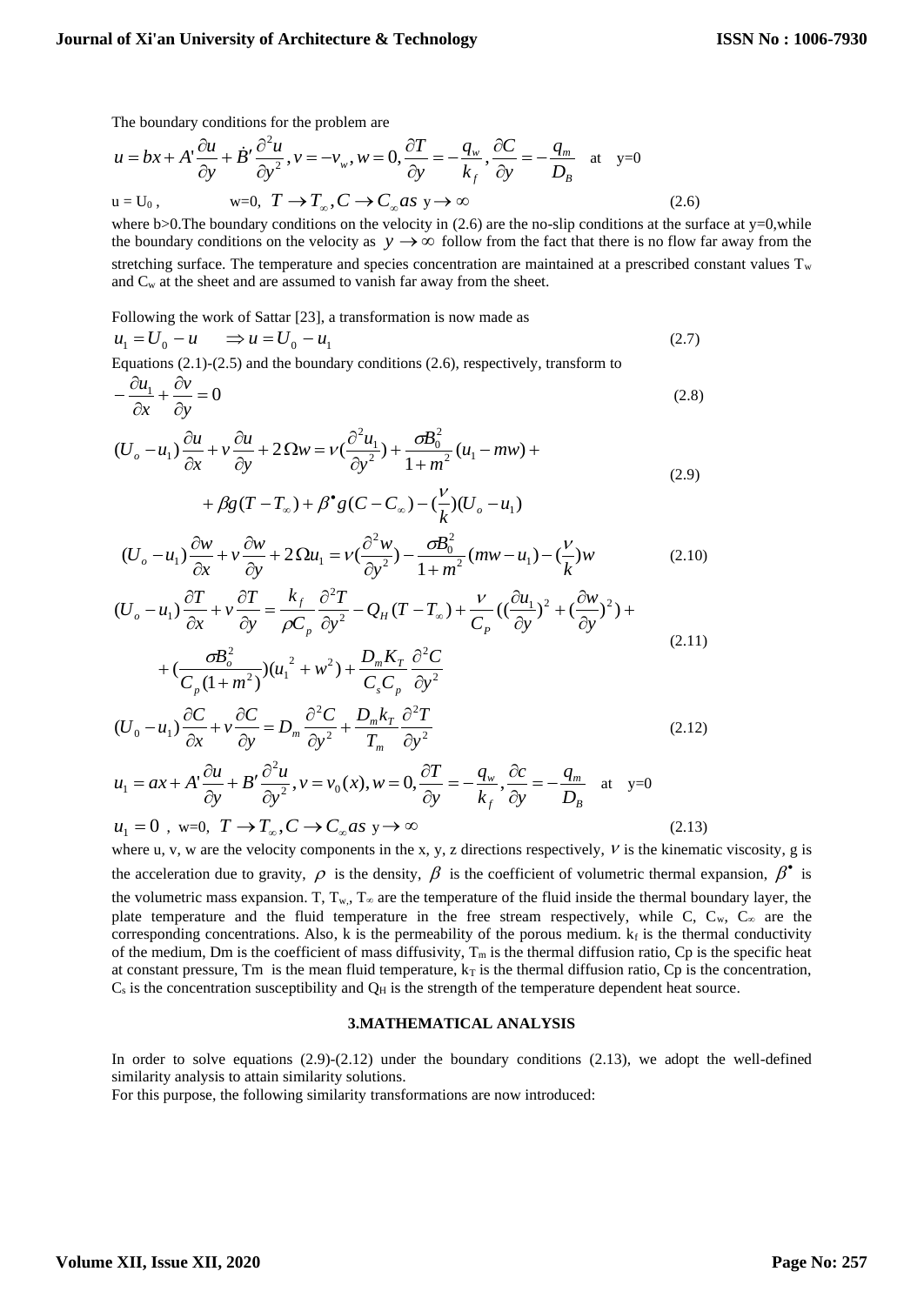$$
\eta = y \sqrt{\frac{U_o}{2vx}}, \quad g_o(\eta) = \frac{w}{U_o}, \quad \theta(\eta) = \frac{T - T_{\infty}}{(k_f / q_w)}, \phi(\eta) = \frac{C - C_{\infty}}{(D_B / m_w)},
$$
  

$$
\psi = \sqrt{2wxU_0} f(\eta), u_1 = \frac{\partial \psi}{\partial y} = U_o f'(\eta), \frac{u}{U_0} = 1 - f'(\eta)
$$
(2.14)

Now for reasons of similarity, the plate of concentration is assumed to be

$$
C_w(x) = C_o + \bar{x}(C_0 - C_\infty)
$$

where C<sub>0</sub> is considered to be mean concentration and  $\bar{x} = \frac{d}{v}$  $\bar{x} = \frac{xU_o}{x}$ 

The continuity equation (2.1) then yields

$$
v = \frac{\partial \psi}{\partial x} = -\sqrt{\frac{vU_o}{2x}(\eta f'(\eta) - f(\eta))}
$$
\n
$$
\text{Also we have } f_w = v_W(x)\sqrt{\frac{2x}{vU_0}}
$$
\n
$$
(2.16)
$$

 $\mathbf{0}$ Where  $f_w$  is the suction parameter or transpiration parameter and clearly in (2.16)  $f_w < 0$  corresponds to suction and  $f_w > 0$  corresponds to injection at the plate. Using (2.14) in equations (2.9)-(2.12), we have the following dimensionless ordinary coupled non-linear differential equations.

$$
f''' + (\eta - f')f'' - Gr(\theta + N\phi) + Rg_o - Kf' - \frac{M^2}{1 + m^2}(f' + mg) = 0
$$
 (2.17)

$$
1 + m
$$
  
\n
$$
g_0^{\dagger} + (\eta - f)g_0^{\dagger} + Rf^{\dagger} - Kg_o - \frac{M^2}{1 + m^2} (mg_0 - f') = 0
$$
\n
$$
\theta'' + P_r(\eta - f)\theta' - Q\theta + P_r Ec((f'')^2 + (g_o')^2) + \frac{Pr\ EcM^2}{1 + m^2}((f')^2 + (g_o)^2) + Du\ \phi'' = 0
$$
\n(2.18)

$$
\theta'' + P_r(\eta - f)\theta' - Q\theta + P_r Ec((f'')^2 + (g_o')^2) + \frac{\Pr EcM^2}{1 + m^2}((f')^2 + (g_o)^2) + Du\phi'' = 0
$$
 (2.19)  

$$
\phi'' + Sc(\eta - f)\phi' + 2Sc(f^1\phi) + ScS_r\theta'' = 0
$$
 (2.20)

With the corresponding boundary conditions

$$
f=fw f'(0) = 1 + Af''(0) + Bf'''(0), g0 = 0, \frac{d\theta}{d\eta} = -1, \frac{d\phi}{d\eta} = -1 \text{ at } \eta = 0
$$
  

$$
f' = 0, g0 = 0, \theta = 0, \phi = 0 \text{ as } \eta \to \infty
$$
 (2.21)

where

$$
Gr = \frac{2\beta g (T_w - T_\infty)x^3}{v^2}, N = \frac{\beta^{\bullet} (C_w - C_\infty)}{\beta (T_w - T_\infty)}, M^2 = \frac{2x \sigma B_o^2}{\rho U_o}, M_1^2 = \frac{M^2}{1 + m^2}
$$
  
\n
$$
R = \frac{4\Omega x}{U_o} , K = \frac{kU_o}{2vx}, Q = \frac{2Q_H x v}{k_f} , Pr = \frac{\rho v C_p}{k_f} , Ec = \frac{U_o^2}{C_p (T_w - T_\infty)}, Sc = \frac{v}{D_m} ,
$$

$$
Sr = \frac{D_m K_T (T_w - T_\infty)}{T_m (C_w - C_\infty)} \quad , \quad Du = \frac{D_m K_T (C_w - C_\infty)}{C_s C_p (T_w - T_\infty)} \quad \text{are Grashof number, Buoyancy parameter, Magnetic}
$$

parameter, Rotation parameter, Porous permeability parameter, Heat source parameter, Prandtl number, Eckert parameter, Schmidt number, Soret parameter, Dufour parameter respectively. For the computational purpose and without loss of generality  $\infty$  has been fixed as 8. The whole domain is divided into 11 line elements of equal width, each element being three nodded.

### **4. FINITE ELEMENT ANALYSIS**

The finite element analysis with quadratic polynomial approximation functions is carried out along the axial direction. The behavior of the velocity, temperature and concentration profiles has been discussed computationally for different variations in governing parameters. The Galerkin method has been adopted in the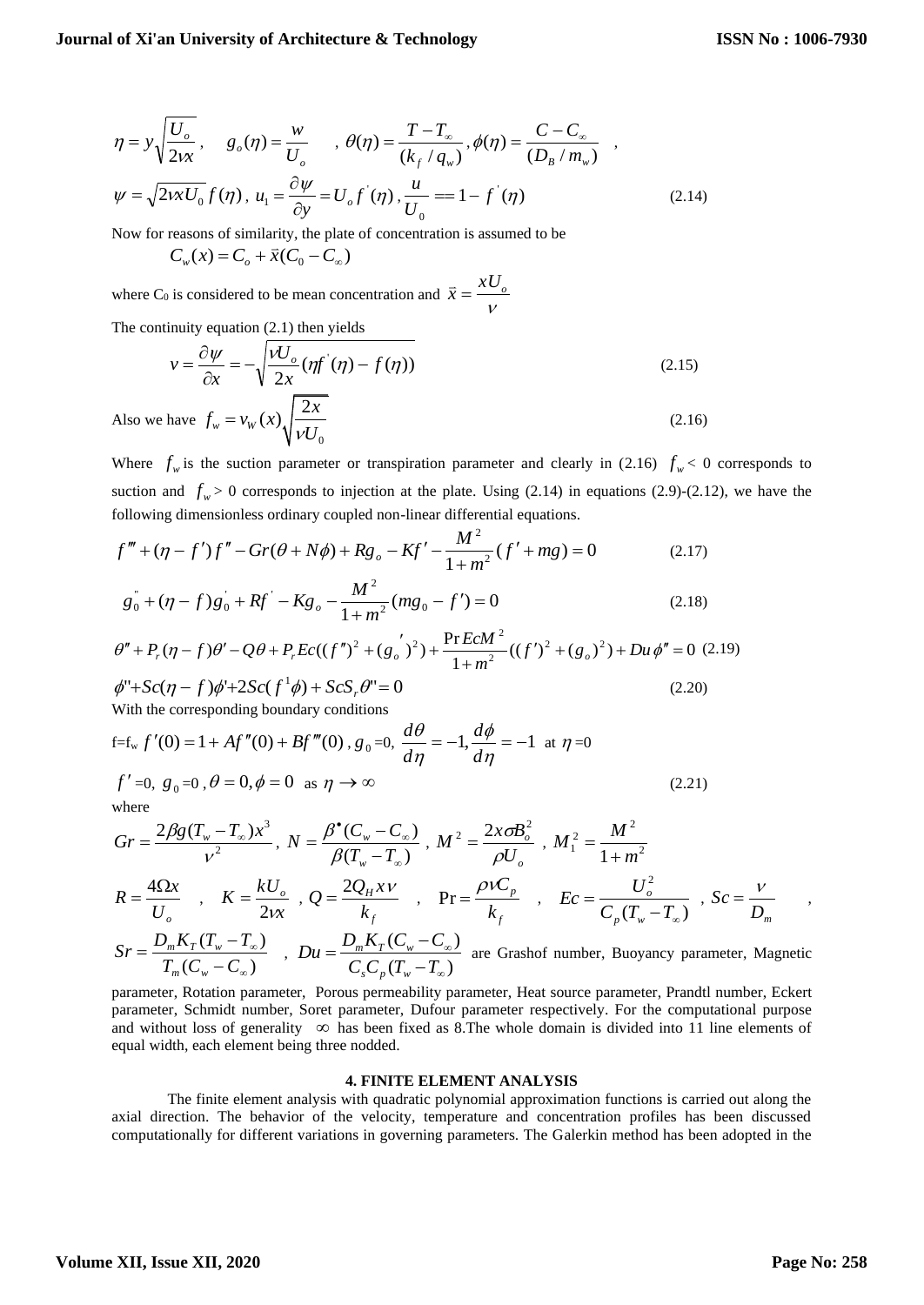variational formulation in each element to obtain the global coupled matrices for the velocity, temperature and concentration in course of the finite element analysis.

Choose an arbitrary element  $e_k$  and let  $u^k$ ,  $\theta^k$  and C<sup>k</sup>be the values of u,  $\theta$  and C in the element  $e_k$ We define the error residuals as

$$
E_{f}^{k} = \frac{df}{d\eta} - h
$$
\n(3.1)  
\n
$$
E_{h}^{k} = \frac{d}{d\eta} \left(\frac{dh}{d\eta}\right) + (\eta - h) \frac{dh}{d\eta} - G(\theta + N\phi) - Rg_{o} - D^{-1}h - M_{1}^{3}(h + mg_{o})
$$
\n(3.2)  
\n
$$
E_{g}^{k} = \frac{d}{d\eta} \left(\frac{dg}{d\eta}\right) + (\eta - h) \frac{dg}{d\eta} + Rh - M_{1}^{2}(g_{0} - mh) - D^{-1}g_{o}
$$
\n(3.3)  
\n
$$
E_{\theta}^{k} = \frac{d}{d\eta} \left(\frac{d\theta}{d\eta}\right) + (\eta - f)P_{r} \frac{d\theta}{d\eta} + \Pr E c((h')^{2} + (g_{0})^{2}) - Q\theta +
$$
\n(3.4)  
\n
$$
+ Du \frac{d}{d\eta} \left(\frac{d\phi}{d\eta}\right) + \Pr E c\left(\frac{M^{2}}{1 + m^{2}} + D^{-1}\right)(h^{2} + (g_{o})^{2})
$$
\n(3.4)

$$
E_{\phi}^{k} = \frac{d}{d\eta} \left(\frac{d\phi}{d\eta}\right) + Sc(\eta - f)\frac{d\phi}{dy} + 2Sc(h\phi + ScSr\frac{d}{d\eta}\left(\frac{d\phi}{d\eta}\right) \tag{3.5}
$$

where  $f_k$ ,  $h_k$ ,  $\theta_k$ ,  $\phi_k$  are values of f,h,  $\theta \& \phi$  in the arbitrary element e<sub>k</sub>. These are expressed as linear combinations in terms of respective local nodal values.

 $= \sum_{k=1}^{3}$  $f = \sum_{k=1}^{3} f_k \psi_k$ ,  $h = \sum_{k=1}^{3}$  $h = \sum_{k=1}^{3} h_k \psi_k, \quad \theta = \sum_{k=1}^{3} h_k$  $\theta = \sum_{k=1}^{3} \theta_k \psi_k, \quad \phi = \sum_{k=1}^{3}$  $\phi = \sum_{k=1}^{3} \phi_k \psi_k$  where  $\psi_1^k$ ,  $\psi_2^k$ --------- etc are Lagrange's quadratic

polynomials. Galerkin's method is used to convert the partial differential Equations (2.17)–(2.20) into matrix form of equations which results into 3x3 local stiffness matrices. All these local matrices are assembled in a global matrix by substituting the global nodal values of order I and using inter element continuity and equilibrium conditions.

The shear stress  $( \tau )$ , Nusselt number (rate of heat transfer), Sherwood number (rate of mass transfer) are evaluated by using the following formulas

$$
\tau = \left(\frac{dh}{dr}\right)_{\eta=0}, \; Nu = 1/\theta(0), \; Sh = 1/\phi(0)
$$

## **5.COMPARISON**

In the absence of Hall currents(m=0),Heat sources( $Q=0$ ),Dufour parameter(Du) and first and second order slips regime (A=0,B=0) the results are in good agreement with Sreerangavani et al [26].

| Parameters |           |       | Sreerangavani et al [26] |         |                  | Present results $(m=0,Q=0,A=0,B=0)$ |         |                  |  |
|------------|-----------|-------|--------------------------|---------|------------------|-------------------------------------|---------|------------------|--|
| R          | <b>So</b> | Ec    | $\tau x(0)$              | Nu(0)   | $\mathrm{Sh}(0)$ | $\tau x(0)$                         | Nu(0)   | $\mathrm{Sh}(0)$ |  |
| 0.5        | 0.5       | 0.01  | 3.49064                  | 0.07426 | 1.2087           | 3.48995                             | 0.07429 | 1.2084           |  |
| 1.0        | 0.5       | 0.01  | 3.48376                  | 0.07328 | 1.2079           | 3.48369                             | 0.07329 | 1.2081           |  |
| 1.5        | 0.5       | 0.01  | 3.47259                  | 0.07164 | 1.2054           | 3.47260                             | 0.07167 | 1.2059           |  |
| 0.5        | 1.0       | 0.01  | 3.48853                  | 0.07523 | 1.2761           | 3.48852                             | 0.07521 | 1.2764           |  |
| 0.5        | 1.5       | 0.01  | 3.48704                  | 0.07596 | 1.3214           | 3.48706                             | 0.07599 | 1.3217           |  |
| 0.5        | 0.5       | 0.03  | 3.43136                  | 0.08732 | 1.4987           | 3.43141                             | 0.08728 | 1.4989           |  |
| 0.5        | 0.5       | 0.055 | 3.57222                  | 0.05684 | 0.8670           | 3.57229                             | 0.05686 | 0.8671           |  |
| 0.5        | 0.5       | 0.07  | 3.69426                  | 0.03131 | 0.4445           | 3.69429                             | 0.03132 | 0.4442           |  |

#### Table.1 shows the comparison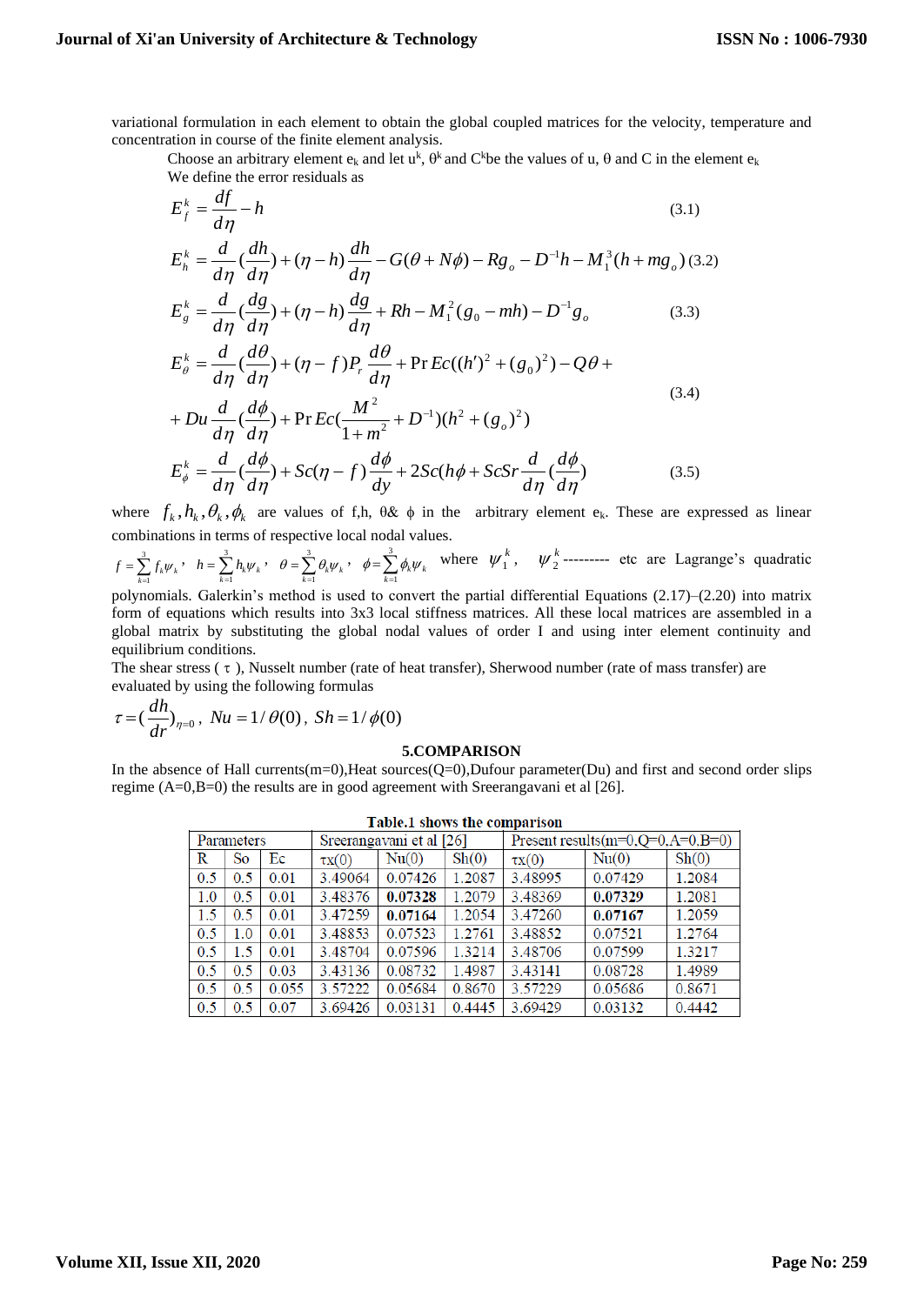## **6. DISCUSSION OF THE NUMERICAL RESULTS**

The non-linear linear equations governing the flow have been analysed by employing Galerkin finite element technique with three nodded line segments. The parameters G,M,Sc,Pr are taken as 2,0.5,1.3 and 0.71 respectively. The velocity, temperature and concentrations distributions have been analysed for different variations of the parameters m, γ, Q,Ec, R, A,B and Sr and Du..

Figs.2-8 show the variation of the axial velocity (u/Uo) with different values of, m, N, Q, γ, Ec, R, A,B, Sr and Du. An increase in the Hall parameter(m) decreases the axial velocity in the flow region(fi.2a). When the molecular buoyancy force dominates over the thermal buoyancy force primary secondary velocities, temperature and concentration enhances when the buoyancy forces are in the same directions and for the forces in opposite directions, primary velocity, temperature and concentration reduces, secondary velocity enhances in the3 flow region.(fig.3a). Fig.4a represent  $f'(n)$  with rotation parameter R. It can observed from the profiles that (u/Uo) enhances with increase in the rotation parameter R. Fig.5a shows the variation of axial velocity with heat source parameter (Q). From the profiles we find that in the presence of heat generating source, the velocity reduces and enhances with absorbing source in the region $(0,1)$ . In the remaining region $(1,4)$ , it enhances with increase in the strength of the heat generating/absorbing source. With reference to Ec, it can be seen that higher the dissipative heat smaller the velocity. Thus the presence of the dissipative term leads to a depreciation in the axial velocity (fig.6a).Increasing the Soret parameter S<sup>r</sup> (or decreasing Dufour parameter Du) smaller the axial velocity in the flow region (fig.6a). From (fig. 8a) we find that an increase in slip parameter (A) reduces the axial velocity in the flow region(0,1.5) and increases in the remaining region while the axial velocity enhances in the region(0,1.0) and reduces in the region(1,4) with increase in the secondary  $\text{slip}(B)(\text{fig}.9a)$ . Thus the effect of secondary slip parameter $(B)$  in flow region is opposite to the that of first order slip parameter $(A)$ .

The cross velocity  $(g(\eta))$  which arises due to the rotation and Hall current is shown in figures for different parametric values. It is found that the cross velocity  $g(\eta)$  enhances with increase in m,N $>0$  (fig.3b,4b) and reduces with, R, Ec, N<0(fig.3b,4b,6b). From fig.5b we find that the cross velocity enhances in the flow region(0,1.5) and reduces in the region(1.5,4.0)with increase in the strength of heat generating/absorbing source. Increasing Sr(or decreasing Du) leads to an enhancement in  $g(\eta)(fig.7b)$ . The cross velocity enhances with A and reduces with B in the region(0,1.5) and a reversed effect is noticed in the remaining region(figs.8b,9b). Thus the effect of secondary slip parameter(B) on  $g(\eta)$  is opposite the behaviour of  $g(\eta)$  with first slip parameter (A).

The non-dimensional temperature  $(\theta)$  is shown in figures for different parametric values. Higher the Hall parameter (m) smaller the temperature in the flow region(fig.2c). The temperature reduces with N>0 and enhancers with N<0 (fig.4c).From fig.5c we find that the temperature enhances in the case of heat generating source  $(Q>0)$  and reduces with  $Q<0$ . Increasing the Soret parameter Sr(or decrease in Du) results in a depreciation in the temperature (fig.7c). Higher the first order slip parameter (A) smaller while the secondary slip parameter(B) increases the temperature in the flow region(8c&9c).Thus the effect of secondary slip parameter on  $\theta$  is opposite to that of first order parameter . An increase in rotation parameter R / Eckert number Ec leads to an enhancement in the temperature (figs.4c,6c).

The concentration distribution (C) is shown in figures 2d-8d for different parametric values. We follow the convention that the non-dimensional concentration is positive/negate according as actual concentration is greater/lesser than the ambient concentration .It is found that an increase in m leads to a depreciation in the actual concentration (figs. 2d). The concentration reduces with buoyancy ratio( $N>0$ ) and enhances with N<0(fig.3d). From figs. 4d we find that the actual concentration enhances with R. Increasing Soret parameter  $Sr(1.5)$  (or decrease in Du) leads to a depreciation and for higher  $Sr(22.0)$  larger actual concentration in the flow region(0,0.75) while in the remaining region(0.8,4.0) it enhances with Sr(or Du)(fig.7d).From fig.5d we find that the actual concentration enhances with  $Q>0$  and reduces with  $Q<0$  in the flow region(0,1.5) and a reversed effect is noticed in the remaining region. From fig.6d we find that the concentration reduces with Eckert number Ec and first order slip parameter (A)(8d). An increase in the secondary slip parameter(B) enhances the actual concentration(fig.9d).

The components of skin friction  $\tau_x \& \tau_z$ , Nusselt and Sherwood numbers at the wall  $\eta=0$  are depicted in tables 2 for different values of , m, R, ,Ec, Sr ,Du,A,B .It is found that  $\tau_x$ ,  $\tau_z$ , Nu and Sh enhances with increase in Hall parameter(m)/rotation parameter $\circledR$ . The variation of stress components with heat source parameter(Q) shows that both the components ,Nu and Sh enhance in the presence of heat generating source while  $\tau_x$ ,  $\tau_z$ , Nu reduces, Sh enhances in the presence of heart absorbing source. Higher the dissipative heat larger  $\tau_x$ ,  $\tau_z$ , Nu and Sh at the wall . It can be seen that increasing the Soret parameter  $S_0$  (or decreasing Du) reduces  $\tau_x$ , Sh and enhances  $\tau_z$ , Nu at the wall  $\eta=0$ . An increase in slip parameter(A) leads to reduction in  $\tau_x$  and enhancement in  $\tau_z$ , Nu and Sh while secondary slip(B) exhibits an opposite behaviour on  $\tau_x$ ,  $\tau_z$ , Wu and Sh on  $\eta=0$ .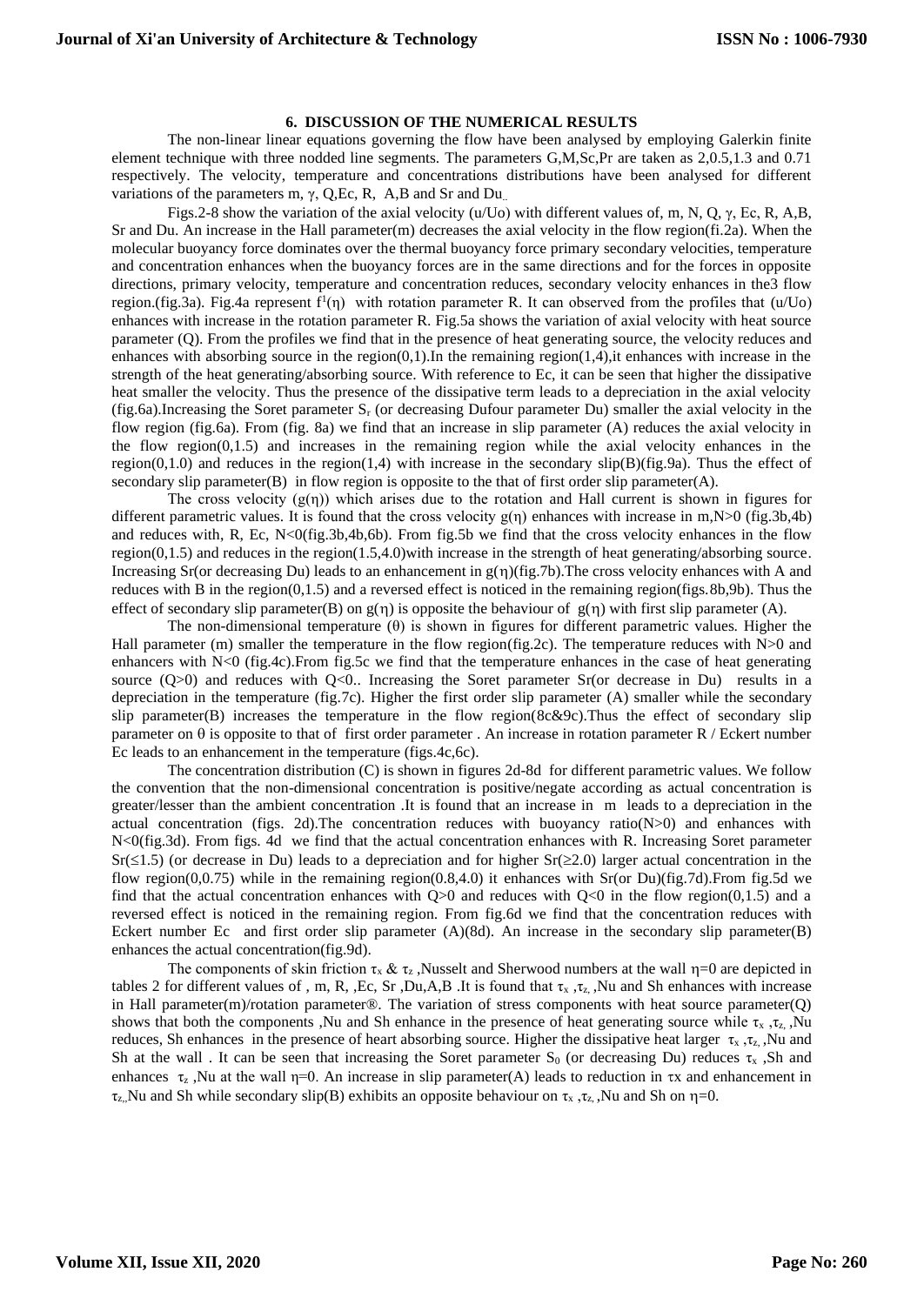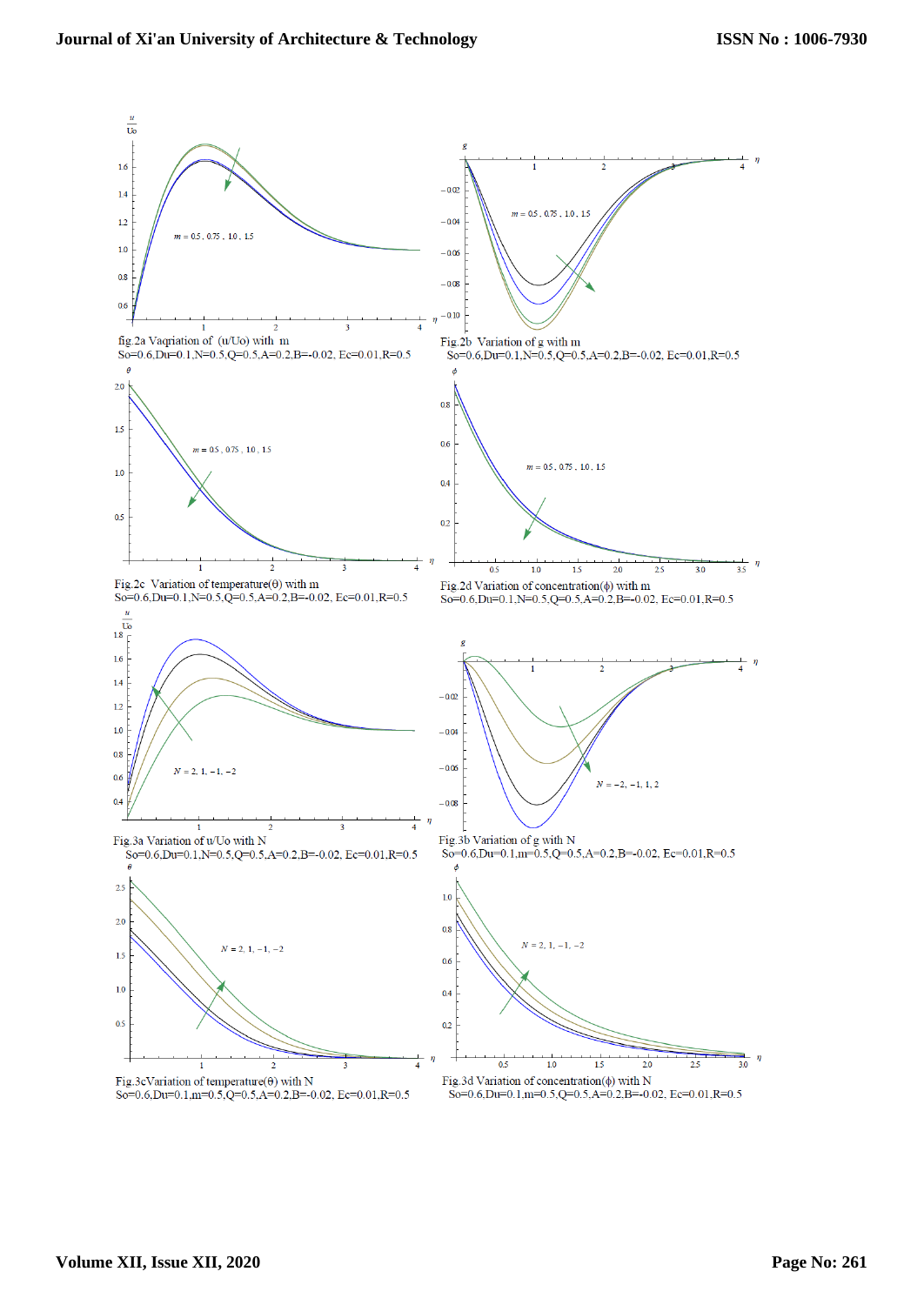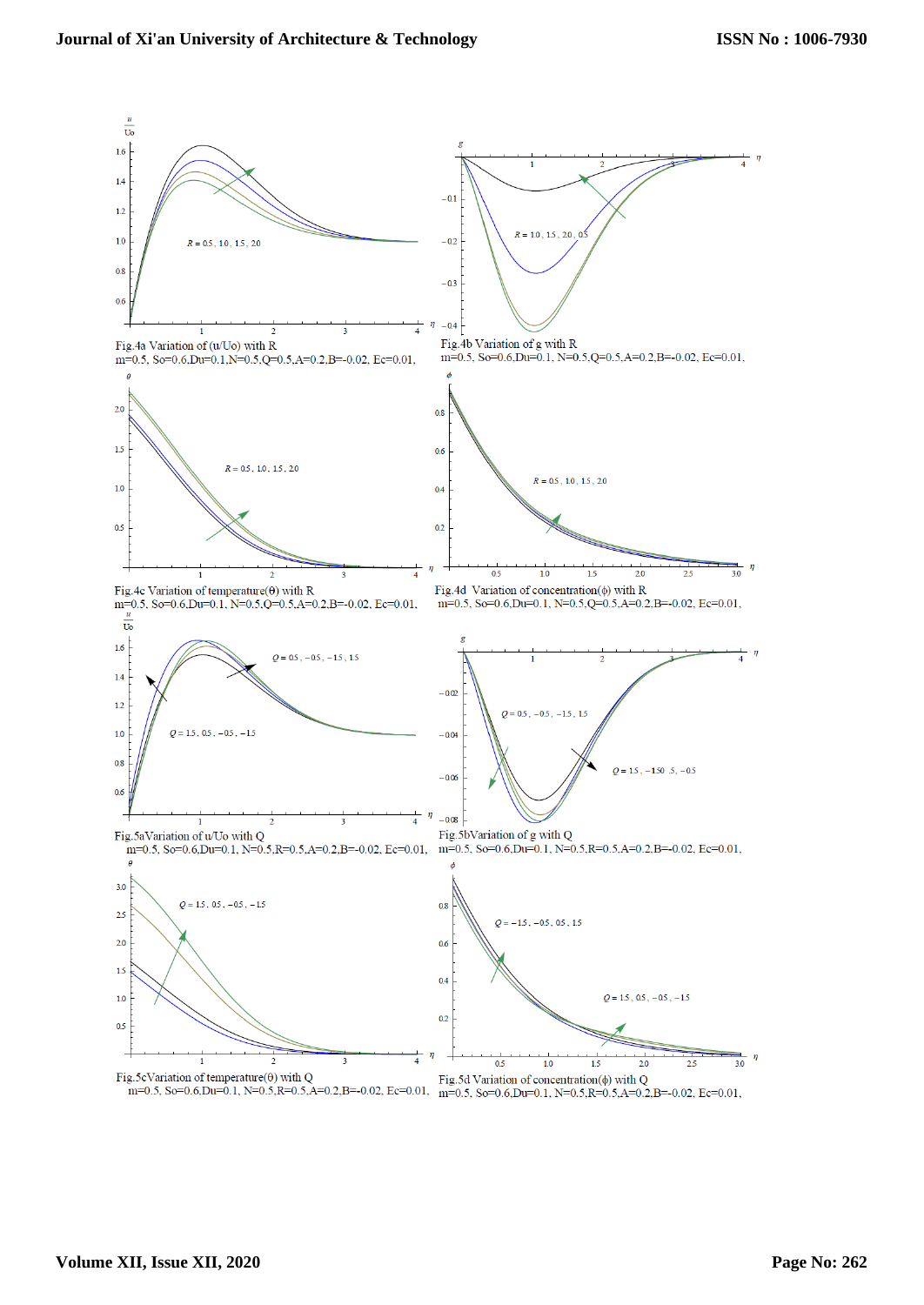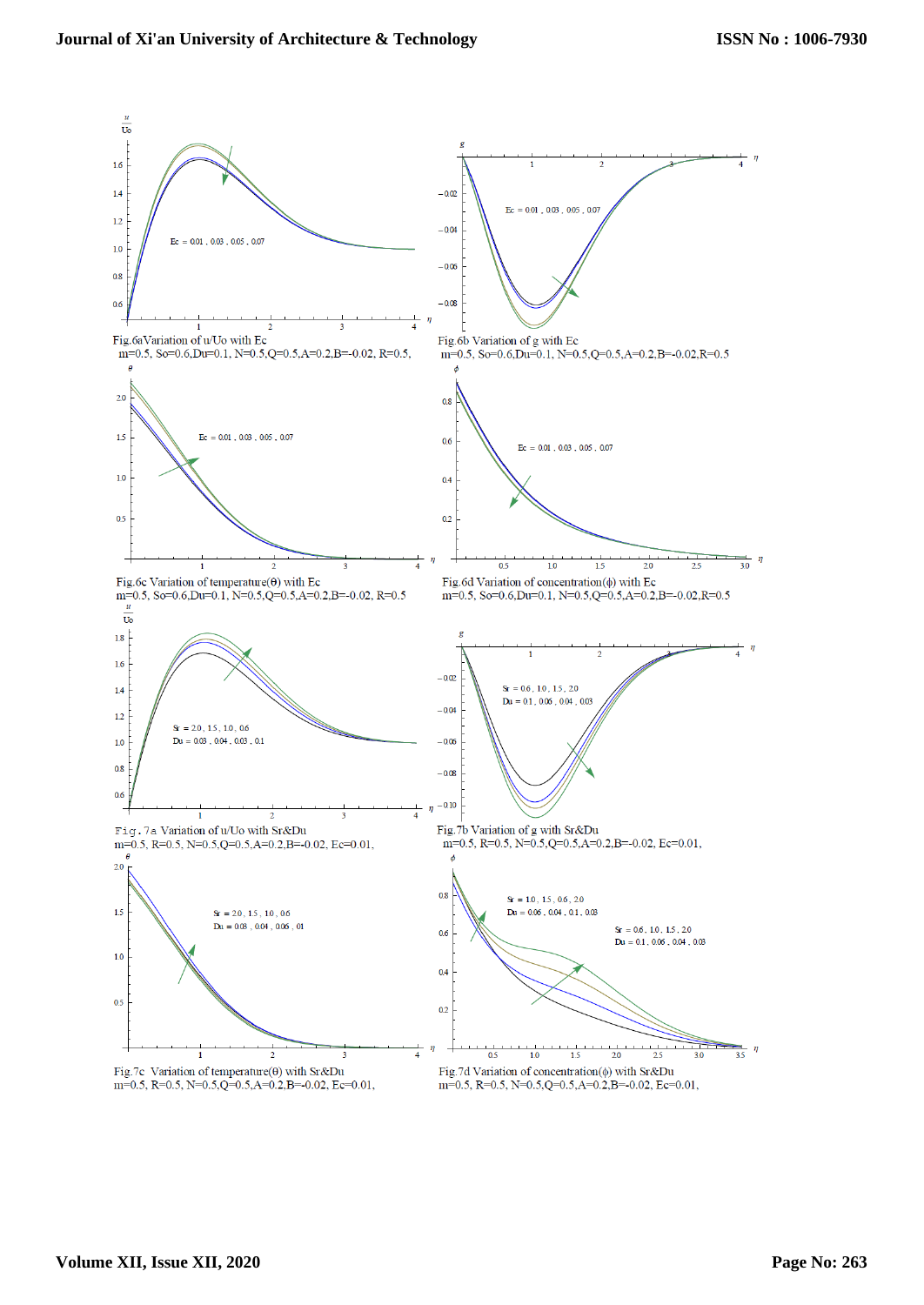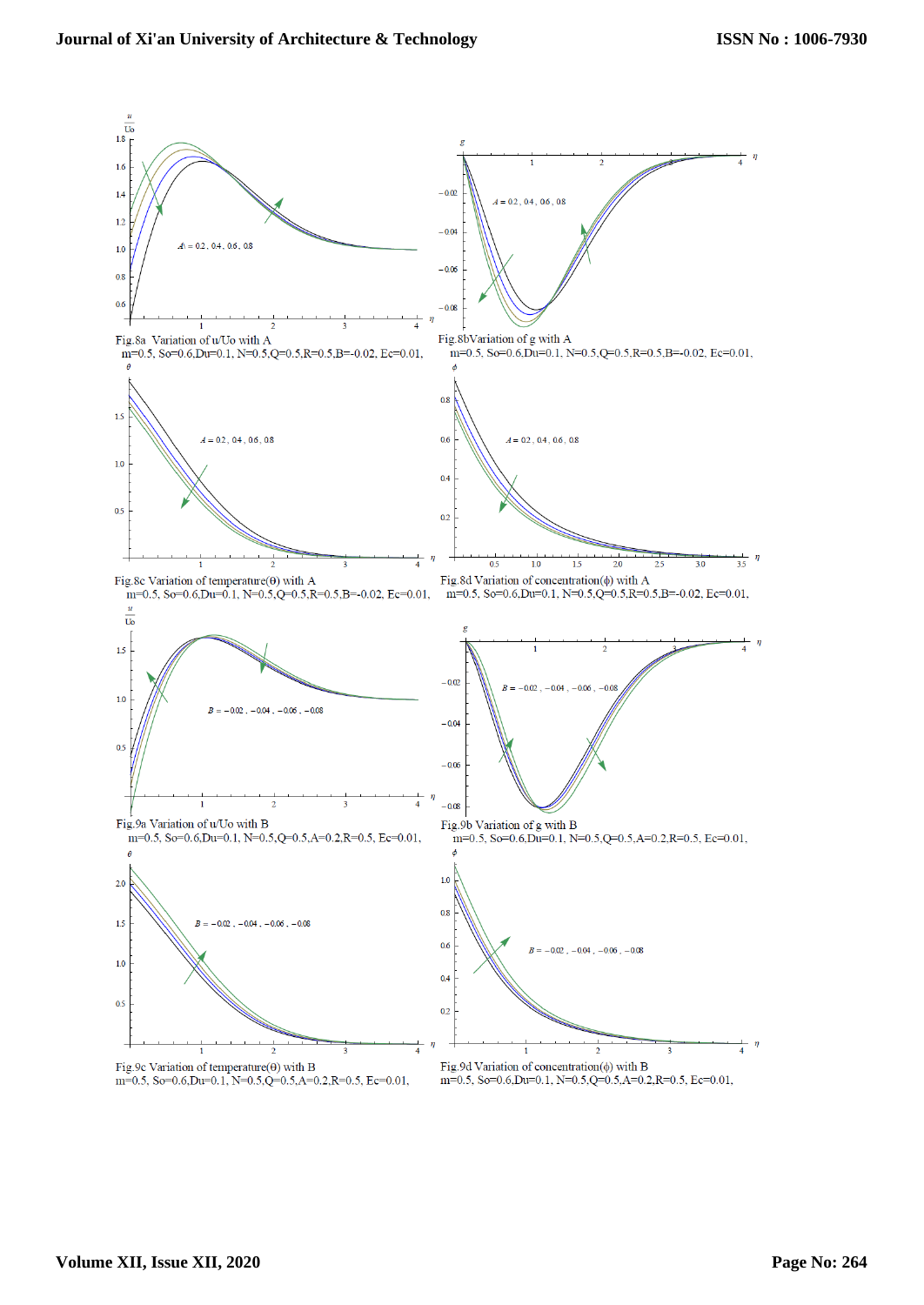| Parameter |          | $\tau x(0)$ | $\tau$ z $(0)$ | Nu(0)     | Sh(0)    | Parameter   |         | $\tau x(0)$ | $\tau$ z $(0)$ | Nu(0)    | Sh(0)    |
|-----------|----------|-------------|----------------|-----------|----------|-------------|---------|-------------|----------------|----------|----------|
| m         | 0.5      | $-2.5903$   | $-0.0749297$   | 0.530021  | 1.10822  | Ec          | 0.01    | $-2.5903$   | $-0.074929$    | 0.530021 | 1.10822  |
|           | 0.75     | $-2.6011$   | $-0.0872738$   | 0.531304  | 1.10979  |             | 0.03    | $-3.0099$   | $-0.078328$    | 0.518103 | 1.11824  |
|           |          | $-2.7284$   | $-0.0991142$   | 0.5320387 | 1.11822  |             | 0.05    | -4.6789     | $-0.083242$    | 0.502629 | 1.13201  |
|           | 1.5      | $-2.7321$   | $-0.1092158$   | 0.5327345 | 1.12142  |             | 0.07    | $-6.7897$   | $-0.086747$    | 0.491522 | 1.14254  |
| N         | 0.5      | $-2.5903$   | $-0.0749297$   | 0.530021  | 1.10822  | $\mathbf O$ | 0.5     | $-2.5903$   | $-0.074929$    | 0.530021 | 1.10822  |
|           | 1.5      | $-2.9527$   | $-0.107394$    | 0.558883  | 1.16491  |             | 1.5     | $-2.6579$   | $-0.13457$     | 0.657989 | 1.15678  |
|           | $-0.5$   | $-1.8763$   | 0.0049267      | 0.450837  | 0.962156 |             | $-0.5$  | $-1.6759$   | $-0.10679$     | 0.467804 | 1.25678  |
|           | $-1.5$   | $-1.3308$   | 0.0624066      | 0.395321  | 0.846855 |             | $-1.5$  | $-1.4567$   | $-0.08766$     | 0.345467 | 1.35678  |
| R         | 0.5      | $-2.5903$   | $-0.0749297$   | 0.530021  | 1.10822  | A           | 0.2     | $-2.5903$   | $-0.074929$    | 0.530021 | 1.10822  |
|           |          | $-2.6041$   | $-0.145098$    | 0.526487  | 1.10311  |             | 0.4     | $-2.0900$   | $-0.11987$     | 0.576185 | 1.2195   |
|           | 1.5      | $-2.6205$   | $-0.220904$    | 0.514349  | 1.09537  |             | 0.6     | $-1.8688$   | $-0.15161$     | 0.60124  | 1.29491  |
|           | 2        | $-2.6577$   | $-0.263941$    | 0.497829  | 1.07144  |             | 0.8     | $-1.6359$   | $-0.17498$     | 0.624539 | 1.34877  |
| Sr/Du     | 0.6/0.1  | $-2.5903$   | $-0.0829427$   | 0.536094  | 1.09398  | $\bf{B}$    | $-0.02$ | $-0.3456$   | $-0.067304$    | 0.522193 | 1.08872  |
|           | 1.0/0.06 | $-2.0099$   | $-0.0899627$   | 0.541378  | 1.08161  |             | $-0.04$ | $-0.4456$   | $-0.045778$    | 0.500149 | 1.0326   |
|           | 1.5/0.05 | $-1.8977$   | $-0.101556$    | 0.546326  | 1.07484  |             | $-0.06$ | $-0.8976$   | $-0.033163$    | 0.482288 | 0.998386 |
|           | 2.0/0.03 | $-1.6790$   | $-0.109367$    | 0.554693  | 1.06094  |             | $-0.08$ | $-1.0789$   | $-0.237079$    | 0.453185 | 0.917216 |

Table – 2 : Skin Friction  $(\tau_x, \tau_z)$ , Nusslet number (Nu) and Sherwood Number (Sh) at  $\eta = 0$ 

### **7. CONCLUSIONS**

 An attempt has been made to discuss the combined impact of rotation and Hall currents on convective heat and mass transfer flow of a viscous fluid through a porous medium past a stretching surface with second order slip. Using Finite element technique the governing equations have been solved .The important conclusion of this analysis are

- ❖ An increase in Hall parameter reduces the primary velocity, temperature, actual concentration and enhances the secondary velocity. The stress components, Nusselt and Sherwood number enhances with m.
- $\bullet$  An increase in rotation parameter (R) enhances the primary velocity, temperature and concentration while the secondary velocity reduces with (m)in the flow region.  $\tau_x$ ,  $\tau_z$ , Nu and Sh enhances with increasing values of R.
- ❖ The primary velocity, temperature, actual concentration reduces, secondary velocity increases with increase in N>0 and for N<0,a reversed effect is noticed. $\tau x, \tau z$ ,Nu and Sh enhances with N>0 and for N<0,  $\tau x$ , Nu, Sh reduces,  $\tau z$  enhances on  $\eta = 0$ .
- ❖ Increase in So(or decrease in Du) reduces the primary velocity, temperature actual concentration while the secondary velocity enhances in the flow region. The stress component  $\tau x$ , Sh reduce,  $\tau y$ , Nu enhance with increase in So( or decrease in Du).
- ❖ Higher the dissipation smaller the velocities actual concentration and larger the temperature in the flow region. $\tau x$ ,  $\tau z$ , Nu,Sh enhance with Ec on the wall  $\eta = 0$ .
- ❖ Higher the rotation parameter (R) larger the primary velocity, temperature, actual concentration and smaller the secondary velocity.  $\tau x$ ,  $\tau z$ ,  $Nu$ ,  $Sh$  increase with R on the wall.
- ❖ An increase in first order Slip parameter (A) reduces the axial velocity (*f* ), temperature, actual concentration and enhances the secondary velocity.x reduces and  $\tau z$ , Nu, Sh enhances with A on  $\eta = 0$ .
- ❖ An increase in second order slip(B)enhances the primary velocity, temperature ,actual concentration, reduces the secondary velocity in the flow region.  $\tau x$ ,Sh enhances and  $\tau z$ ,Nu reduces  $\eta=0$  with increasing values of B.

### **8. REFERENCES**

- [1]. Ahmed N and H.K. Sarmah : MHD Transient flow past an impulsively started infinite horizontal porous plate in a rotating system with hall current: Int J. of Appl. Math and Mech. 7(2) : 1-15, 2011.
- [2]. Alam, M.M and Sattar,M.A :Unsteady free convection and mass transfer flow in a rotating system with Hall currents, viscous dissipation and Joule heating ., Journal of Energy heat and mass transfer,V.22,pp.31-39(2000)
- [3]. Balasubramanyam M : Effect of radiation on convective Heat and Mass transfer flow in a horizontal rotating channel communicated to Research India Publications, India (2010).
- [4]. Bhattacharya K,Mukhopadyay S,Layek G :Similarity solution of mixed convective boundary layer slip flow over a vertical plate.Ain Shams Eng J,V.4,pp.299-305(2013)
- [5]. Circar and Mukharjee : Effects of mass transfer and rotation on flow past a porous plate in a porous medium with variable suction in slip flow. Acta Cienica Indica, V.34M, No.2, pp.737-751 (2008).
- [6]. Debnath,L:Exact solutions of unsteady hydrodynamic and hydromagnetic boundary layer equations in a rotating fluid system, ZAMM, V.55, p.431 (1975)
- [7]. Feidooniment N,Rashid MM,Mahmud S,Nazeeri F:Slip effects on MHD stagnation point flow and heat transfer ove3r a porous rotating disk,Phys Sci.Int,V.5(1),pp.34-540(2015).
- [8]. Hayat T,Javed vT,Abbas Z:Slip flow and heat transfer of a second grade fluid past a stretching sheet through a porous medium,Int.J Heat Mass Transfer,V.51,pp.5428-4534(2008)